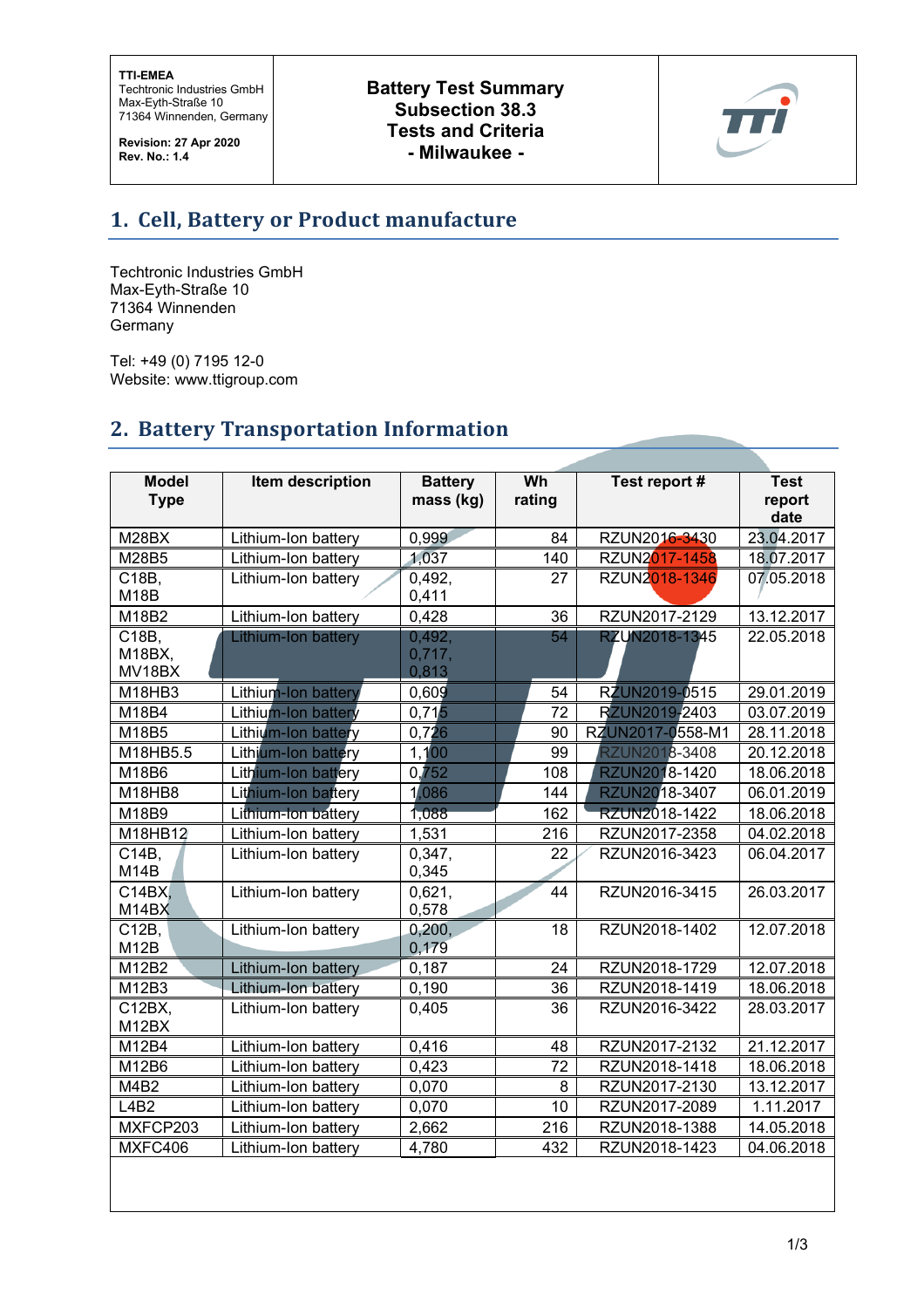**TTI-EMEA** Techtronic Industries GmbH Max-Eyth-Straße 10 71364 Winnenden, Germany

**Revision: 27 Apr 2020 Rev. No.: 1.4**



| Description of cell or battery:                           |                                                                                                                        |                                                                                            |  |  |  |  |  |  |
|-----------------------------------------------------------|------------------------------------------------------------------------------------------------------------------------|--------------------------------------------------------------------------------------------|--|--|--|--|--|--|
| Battery used in consumer power tools                      |                                                                                                                        |                                                                                            |  |  |  |  |  |  |
| Reference to assembled battery<br>testing, if applicable: | Reference to the revised edition<br>of the Manual of Tests and<br>Criteria<br>used<br>and<br>to<br>amendments, if any: | For air transport only<br>Does the cell or battery comply<br>with the 30% state of charge? |  |  |  |  |  |  |
| not applicable                                            | <b>Revision 6, Amendment 1</b>                                                                                         | Yes                                                                                        |  |  |  |  |  |  |

# **3. Test summary**

| <b>Contact information test</b><br>laboratory      | <b>Performed Tests</b> |                               |             |  |  |
|----------------------------------------------------|------------------------|-------------------------------|-------------|--|--|
| <b>Vkan Certification &amp; Testing</b><br>Co. Ltd | $38.3.4.1 -- T1$       | <b>Altitude Simulation</b>    | <b>Pass</b> |  |  |
|                                                    | $38.3.4.2 - T2$        | <b>Thermal Test</b>           | Pass        |  |  |
| Address:<br>No.3, Tiantaiyi Road, Kaitai           | $38.3.4.3 -- T3$       | Vibration                     | Pass        |  |  |
| Avenue, Science<br>City, Guangzhou P. R.           | $38.3.4.4 -- T4$       | <b>Shock</b>                  | <b>Pass</b> |  |  |
| China.                                             | $38.3.4.5 - T5$        | <b>External Short Circuit</b> | <b>Pass</b> |  |  |
| Tel.: 020 32293888                                 | $38.3.4.6 - T6$        | Impact / Crush                | <b>Pass</b> |  |  |
| Fax: 020 32293889                                  | 38.3.4.7 --- T7        | Overcharge                    | <b>Pass</b> |  |  |
| E-Mail: office@cvc.org.cn                          | 38.3.4.8 --- T8        | <b>Forced Discharge</b>       | <b>Pass</b> |  |  |
| Web: http://www.cvc.org.cn                         |                        |                               |             |  |  |